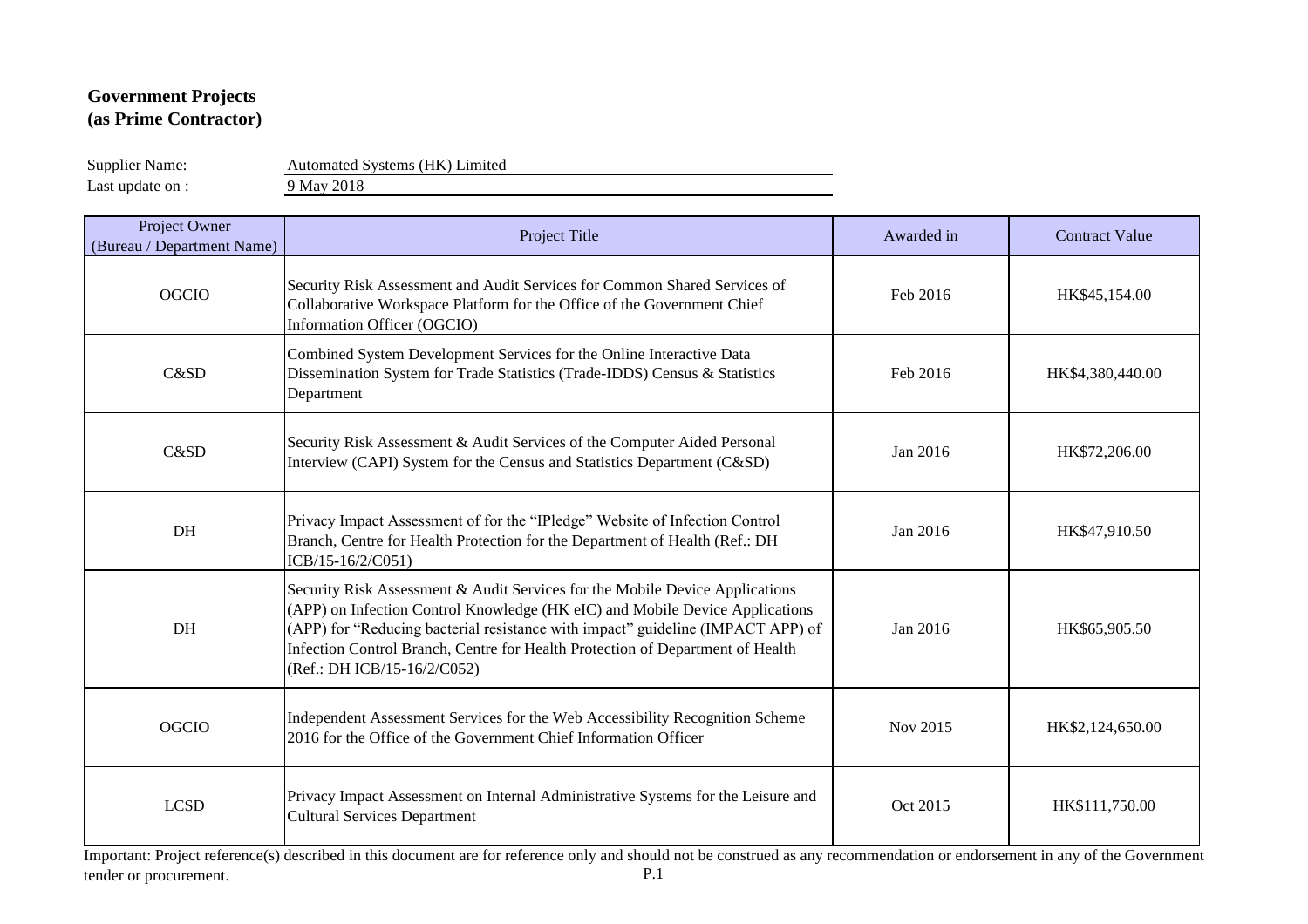Supplier Name: Automated Systems (HK) Limited

Last update on : 9 May 2018

| Project Owner<br>(Bureau / Department Name) | Project Title                                                                                                                                                           | Awarded in | <b>Contract Value</b> |
|---------------------------------------------|-------------------------------------------------------------------------------------------------------------------------------------------------------------------------|------------|-----------------------|
| <b>LCSD</b>                                 | Combined System Development Services of the Leisure Link Self-Service Kiosk<br>System for the Leisure and Cultural Services Department                                  | Oct 2015   | HK\$3,377,000.00      |
| <b>HKPF</b>                                 | Security Risk Assessment & Audit Services for HKP e-mail (unclassfied), Police<br>Email Network (PEN) and Confidential Mail System (CMS) of Hong Kong Police<br>Force   | Oct 2015   | HK\$65,200.00         |
| <b>JUD</b>                                  | Security Risk Assessment & Audit Services for the iCMS, Portals, Apps and CT-<br>CRS of the Judiciary                                                                   | Oct 2015   | HK\$388,500.00        |
| <b>JSSCS</b>                                | Security Risk Assessment & Audit Services for the Joint Secretariat for the Advisory<br>Bodies on Civil Service and Judicial Salaries and Conditions of Service (JSSCS) | Oct 2015   | HK\$111,950.00        |
| CSB                                         | Combined System Development Services for the Upgrade of Human Resource<br>Management Information System in the Civil Service Bureau                                     | Oct 2015   | HK\$2,936,600.00      |
| DH                                          | Network Planning, Design and Implementation Services for Department of Health                                                                                           | Oct 2015   | HK\$1,430,000.10      |
| ImmD                                        | Privacy Impact Assessment and Compliance Audit Services for the Immigration<br>Control System (ICONS) of Immigration Department                                         | Sep 2015   | HK\$282,000.00        |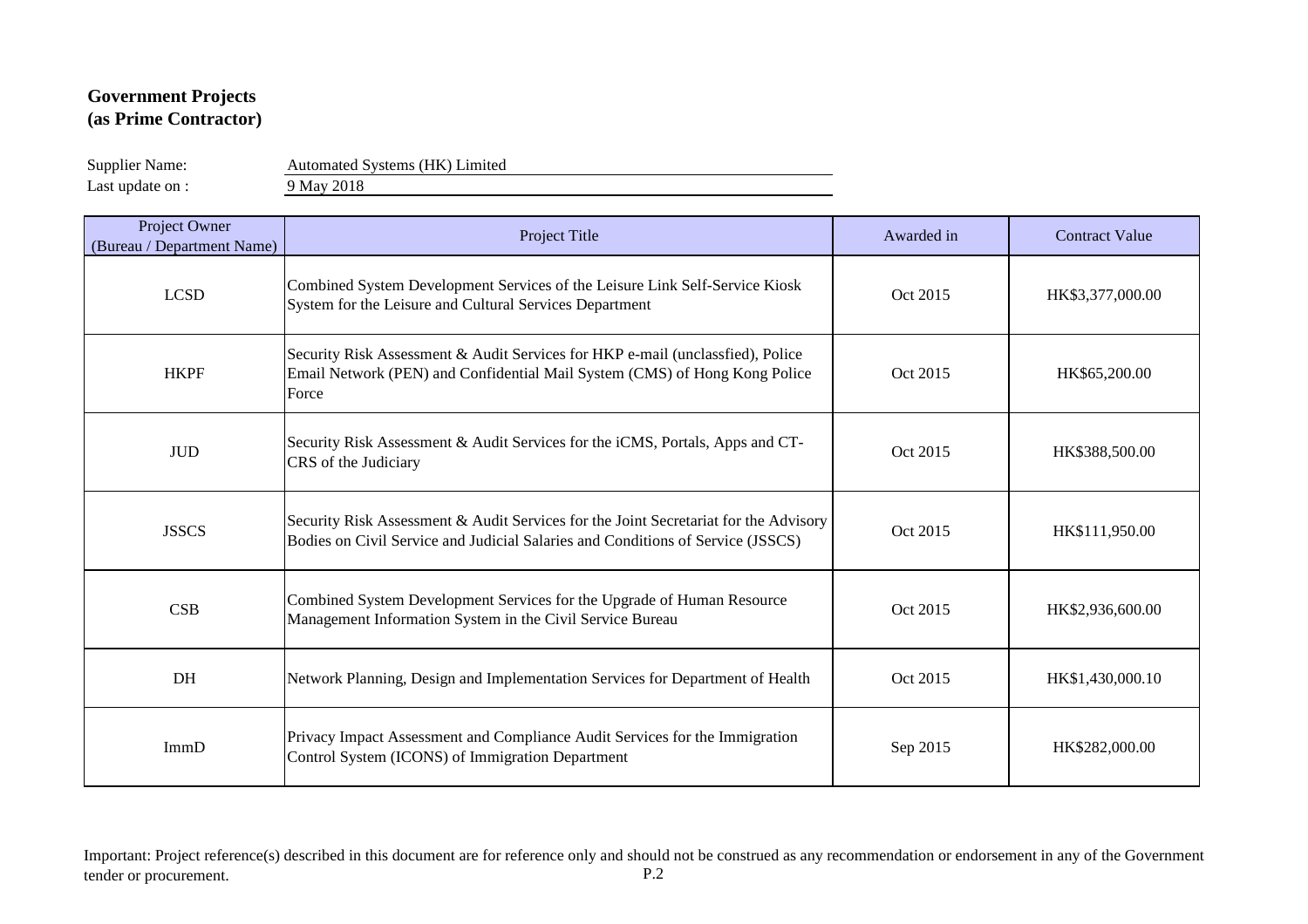Supplier Name: Automated Systems (HK) Limited

Last update on : 9 May 2018

| Project Owner<br>(Bureau / Department Name) | Project Title                                                                                                                                                                                                                                                                             | Awarded in | <b>Contract Value</b> |
|---------------------------------------------|-------------------------------------------------------------------------------------------------------------------------------------------------------------------------------------------------------------------------------------------------------------------------------------------|------------|-----------------------|
| <b>HKPF</b>                                 | Privacy Impact Assessment of Personal Emoluments Payment System for the Hong<br>Kong Police Force                                                                                                                                                                                         | Sep 2015   | HK\$58,200.00         |
| LD                                          | Privacy Impact Assessment (PIA) on the Pressure Equipment Information System<br>for the Labour Department (LD)                                                                                                                                                                            | Sep 2015   | HK\$62,800.00         |
| C&SD                                        | Security Risk Assessment & Audit Services for the Register of Quarters Sub-system<br>(RQS), Sampling Sub-system (SAMS) and Thematic Website for the 2016<br>Population By-census (16BC) for the Census and Statistics Department (C&SD)                                                   | Sep 2015   | HK\$65,700.00         |
| DH                                          | Privacy Impact Assessment for the Implementation of New Interfaces between the<br>Clinical Information Management System and the Laboratory Information Systems<br>and Enhancements to Investigation Order Entry and Report Processing Modules in<br>the CIMS of the Department of Health | Aug 2015   | HK\$66,800.00         |
| <b>PSC</b>                                  | Security Risk Assessment & Audit Services for the Public Service Commission                                                                                                                                                                                                               | Aug 2015   | HK\$72,000.00         |
| <b>MD</b>                                   | Network Planning, Design and Implementation Services for Government Dockyard<br>Network Improvement Project for Marine Department                                                                                                                                                         | Jul 2015   | HK\$1,640,800.00      |
| <b>OGCIO</b>                                | Review of Government Information Technology Security Related Regulations,<br>Policies and Guidelines for the Office of the Government Chief Information Officer                                                                                                                           | Jul 2015   | HK\$889,400.00        |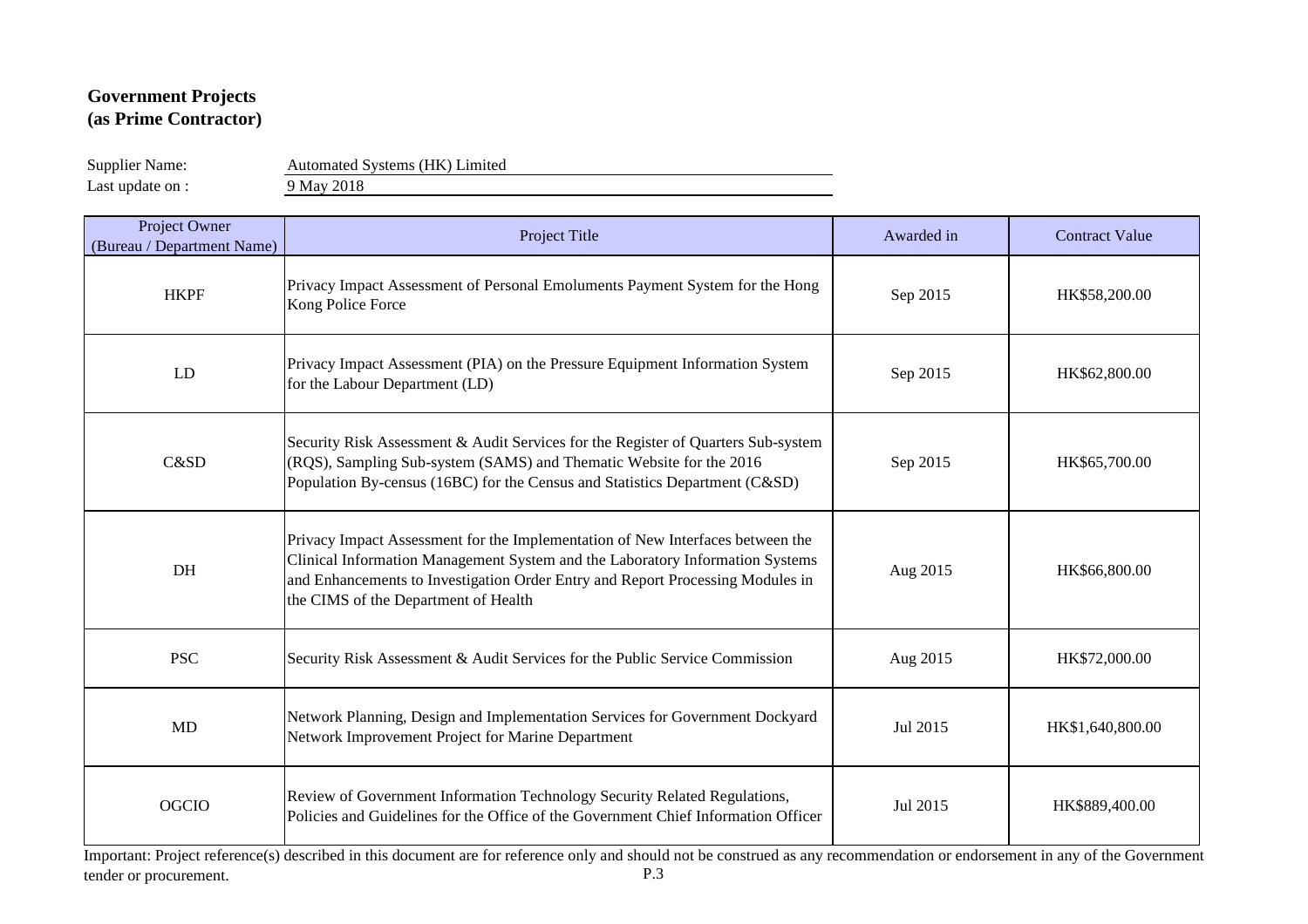Supplier Name: Automated Systems (HK) Limited

Last update on : 9 May 2018

| Project Owner<br>(Bureau / Department Name) | Project Title                                                                                                                                                                                                              | Awarded in | <b>Contract Value</b> |
|---------------------------------------------|----------------------------------------------------------------------------------------------------------------------------------------------------------------------------------------------------------------------------|------------|-----------------------|
| <b>GRS</b>                                  | Security Risk Assessment & Audit Services for the Electronic Recordkeeping<br>System of the Government Records Service                                                                                                     | Jul 2015   | HK\$49,950.00         |
| <b>RVD</b>                                  | Security Risk Assessment & Audit Services for the Property Information Online of<br>the Rating and Valuation Department                                                                                                    | Jul 2015   | HK\$55,000.00         |
| DH                                          | Privacy Impact Assessment (PIA) on the Call Logging Systems For the Centre for<br>Health Protection of the Department of Health                                                                                            | Jun 2015   | HK\$117,600.00        |
| LandsD                                      | IT Security Monitoring Services for The Hong Kong Satellite Positioning Reference<br><b>Station Network (SatRef) Lands Department</b>                                                                                      | Jun 2015   | HK\$297,280.00        |
| <b>LCSD</b>                                 | Security Risk Assessment & Audit Services on the Redevelopment of Tree Data<br>Bank System for the Leisure and Cultural Services Department                                                                                | Jun 2015   | HK\$88,700.00         |
| <b>MD</b>                                   | Combined System Development Services for the Upgrade of Vessel Traffic Services<br>Information System and Passage Planning System for Replacement/Upgrading of<br>Vessel Traffic Services System for the Marine Department | May 2015   | HK\$7,492,300.00      |
| ImmD                                        | Security Risk Assessment & Audit Services for the upgrade of Data Warehousing<br>Information System (DWIS) of Immigration Department                                                                                       | May 2015   | HK\$40,500.00         |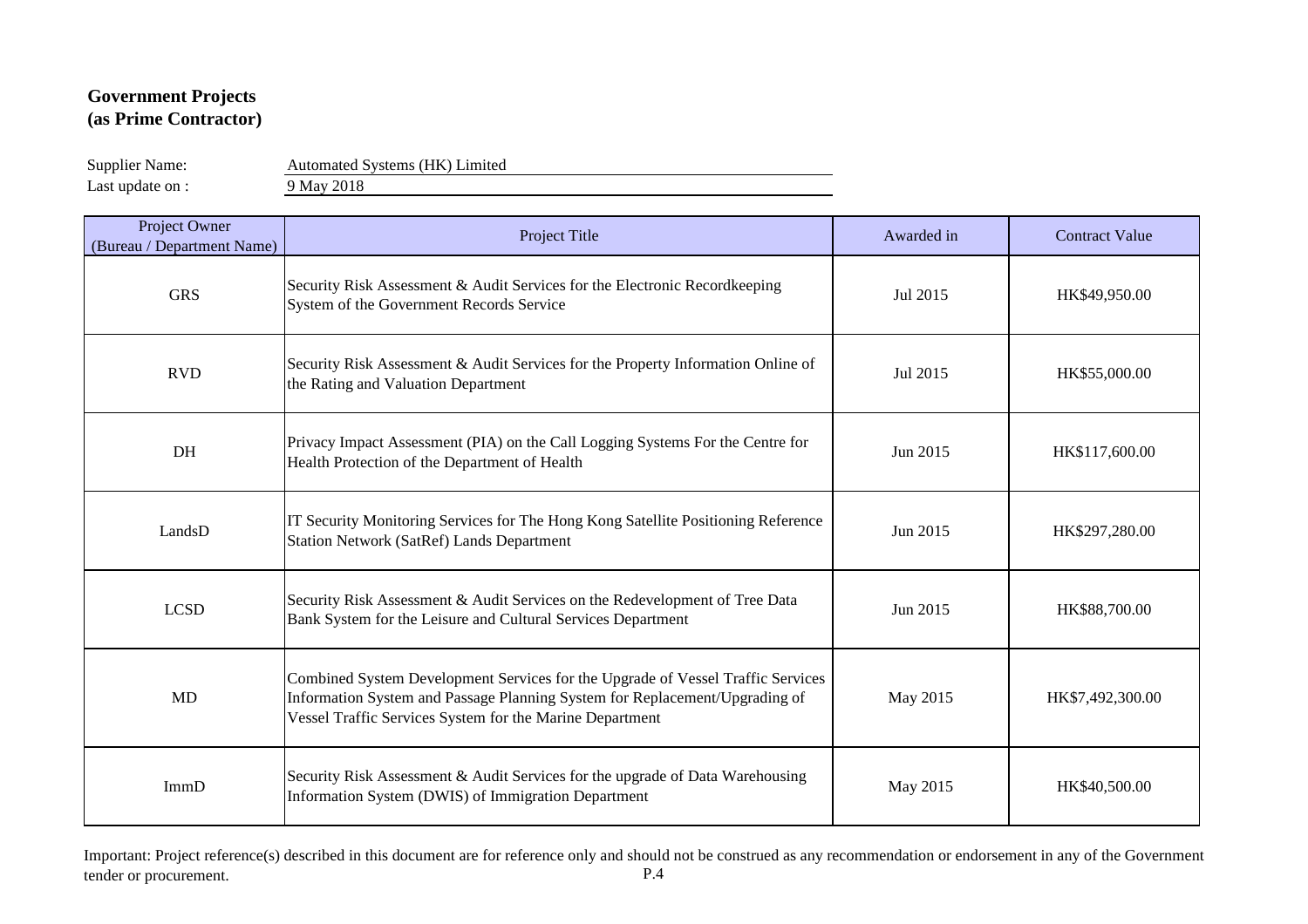Supplier Name: Automated Systems (HK) Limited

Last update on : 9 May 2018

| Project Owner<br>(Bureau / Department Name) | Project Title                                                                                                                                                                                                                    | Awarded in | <b>Contract Value</b> |
|---------------------------------------------|----------------------------------------------------------------------------------------------------------------------------------------------------------------------------------------------------------------------------------|------------|-----------------------|
| C&SD                                        | Security Risk Assessment & Audit (SRAA) Services For Office Network Extension<br>of the Census and Statistics Department                                                                                                         | Apr 2015   | HK\$50,750.00         |
| <b>LWB</b>                                  | Security Risk Assessment and Audit Services for the Low-Income Working Family<br>Allowance Management System (LIFAS) & Office Automation Facilities for the<br>Working Family Allowance Office for the Labour and Welfare Bureau | Apr 2015   | HK\$126,680.00        |
| <b>EDB</b>                                  | Security Risk Assessment & Audit Services for the Quality Education Fund<br>Secretariat, Education Bureau                                                                                                                        | Apr 2015   | HK\$39,450.00         |
| <b>EDB</b>                                  | Security Risk Assessment & Audit Services for the Migrated Web System of<br>Curriculum Development Institute, Education Bureau                                                                                                   | Apr 2015   | HK\$26,600.00         |
| PlanD                                       | Security Risk Assessment & Audit Services for the Replacement of the Asset<br>Management System (AMS) of the Planning Department                                                                                                 | Apr 2015   | HK\$38,700.00         |
| DH                                          | Security Risk Assessment & Audit of Tobacco Control Office Information System<br>(TCOIS) for theDepartment of Health                                                                                                             | Mar 2015   | HK\$61,200.00         |
| PlanD                                       | Security Risk Assessment & Audit Services for the GeoInfo One-Stop 2 with Sites<br>Tracking Information System Module (GOS-SITIS) of the Planning Department                                                                     | Mar 2015   | HK\$60,880.00         |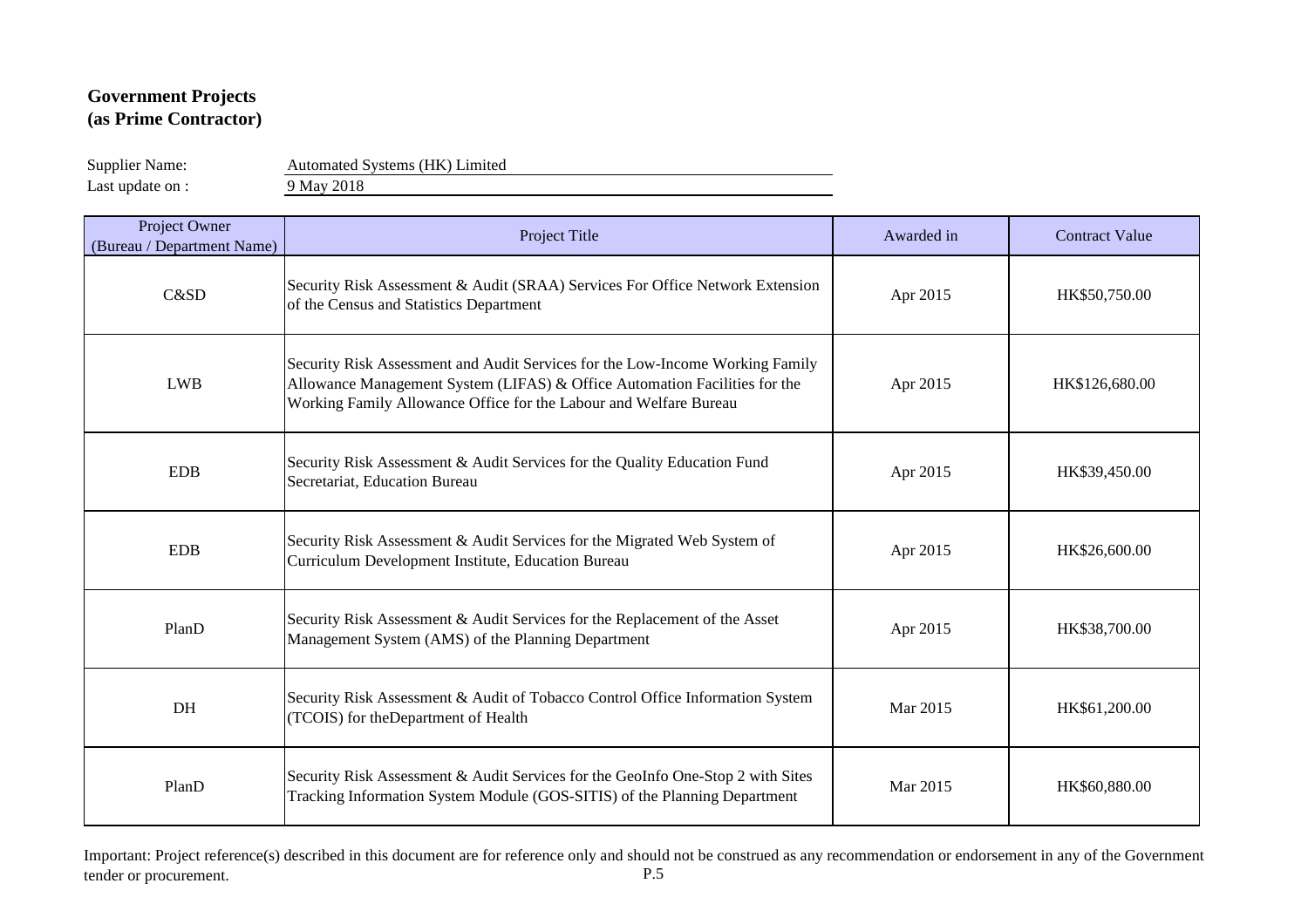Supplier Name: Automated Systems (HK) Limited

Last update on : 9 May 2018

| Project Owner<br>(Bureau / Department Name) | Project Title                                                                                                                                                                                                                                                                                                                                           | Awarded in | <b>Contract Value</b> |
|---------------------------------------------|---------------------------------------------------------------------------------------------------------------------------------------------------------------------------------------------------------------------------------------------------------------------------------------------------------------------------------------------------------|------------|-----------------------|
| <b>TID</b>                                  | Security Risk Assessment & Audit Services for the Trade and Industry Department                                                                                                                                                                                                                                                                         | Mar 2015   | HK\$84,990.00         |
| <b>SWD</b>                                  | Security Risk Assessment & Audit Services for the Revamping of Two Websites of<br>the Family Life Education Resource Centre for the Social Welfare Department                                                                                                                                                                                           | Mar 2015   | HK\$106,600.00        |
| C&SD                                        | Security Risk Assessment & Audit Services for the Block-cutting Sub-system (BCS),<br>Data Input Sub-system (DIS), Data Validation and Editing Sub-system (DVES),<br>Telephone Enquiry Sub-system (TES) and Digital Mapping Sub-system (DMS) for<br>the 2016 Population By-census (16BC) Pilot Survey for the Census and Statistics<br>Department (C&SD) | Mar 2015   | HK\$83,850.00         |
| <b>OGCIO</b>                                | Provision of Services for the System Analysis & Design, System Implementation &<br>Integration and System Maintenance & Support for the Migration of Departmental<br>Portal for the Office of the Government Chief Information Officer                                                                                                                  | Feb 2015   | HK\$4,415,928.00      |
| <b>AFCD</b>                                 | Combined System Development Services for the Development of the Agricultural<br>Land Use Data Management System (ALUDMS) for the Agriculture, Fisheries and<br><b>Conservation Department</b>                                                                                                                                                           | Feb 2015   | HK\$3,450,285.00      |
| <b>HKPF</b>                                 | Privacy Impact Assessment for Second Generation Closed Area Permit System<br>(CAPS2) of the Hong Kong Police Force                                                                                                                                                                                                                                      | Feb 2015   | HK\$70,000.00         |
| ImmD                                        | Privacy Impact Assessment for the Immigration Control System (ICONS) of<br><b>Immigration Department</b>                                                                                                                                                                                                                                                | Feb 2015   | HK\$80,000.00         |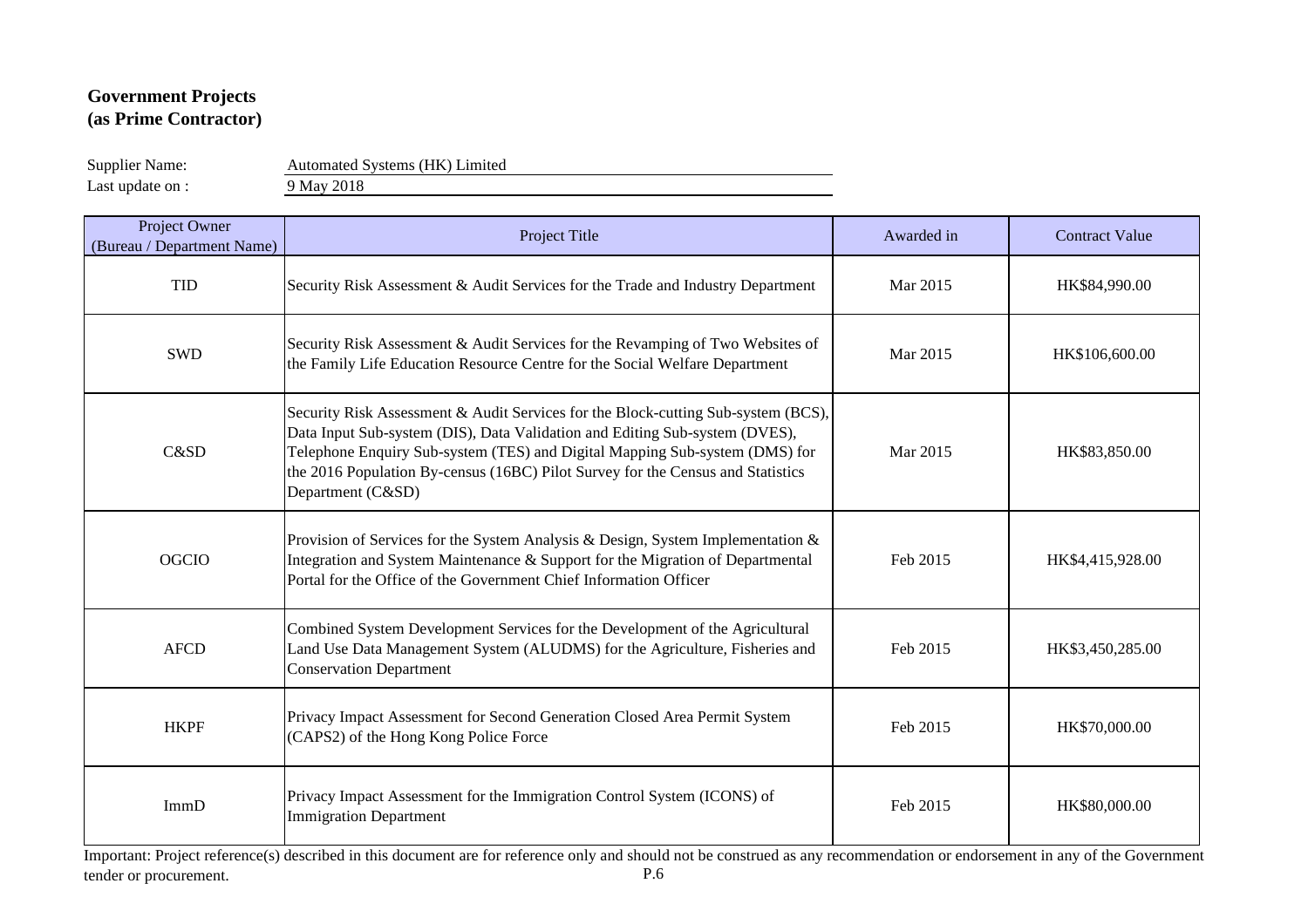Supplier Name: Automated Systems (HK) Limited

Last update on : 9 May 2018

| Project Owner<br>(Bureau / Department Name) | Project Title                                                                                                                                                                                                                           | Awarded in | <b>Contract Value</b> |
|---------------------------------------------|-----------------------------------------------------------------------------------------------------------------------------------------------------------------------------------------------------------------------------------------|------------|-----------------------|
| C&SD                                        | Security Risk Assessment & Auit Services for the E-Recruitment Application (ERA)<br>of Enumerator Information Sub-system (EIS) for the 2016 Population By-census<br>(16BC) Pilot Survey for the Census and Statistics Department (C&SD) | Feb 2015   | HK\$72,190.00         |
| ImmD                                        | Security Risk Assessment & Audit Services for the Enhancement of e-Services<br>Appointment Booking System (Travel Document Applications) of the Immigration<br>Department                                                               | Jan 2015   | HK\$59,900.00         |
| <b>LCSD</b>                                 | Privacy Impact Assessment of Additional Self-Charging Terminals for Hong Kong<br>Public Libraries for the Leisure and Cultural Services Department (REF: P12032-<br>$2014 - 01$                                                         | Jan 2015   | HK\$70,000.00         |
| CSB                                         | Technical Study on the Improvement/Re-development of the Leave Application,<br>Processing, Calculation and Recording System (e-Leave System) for the Civil<br>Service Bureau                                                            | Dec 2014   | HK\$1,786,000.00      |
| ImmD                                        | Privacy Impact Assessment on User and Profile Management System of the<br><b>Immigration Department</b>                                                                                                                                 | Dec 2014   | HK\$80,000.00         |
| MD                                          | System Analysis and Design, System Integration and Implementation and System<br>Maintenance & Support for Redevelopment of Demand Notes System (DNS) for the<br>Marine Department                                                       | Dec 2014   | HK\$1,430,000.10      |
| <b>EDB</b>                                  | Security Risk Assessment & Audit Services for the Online Interactive Resource<br>(OIR) provided by the Education Bureau                                                                                                                 | Dec 2014   | HK\$42,315.00         |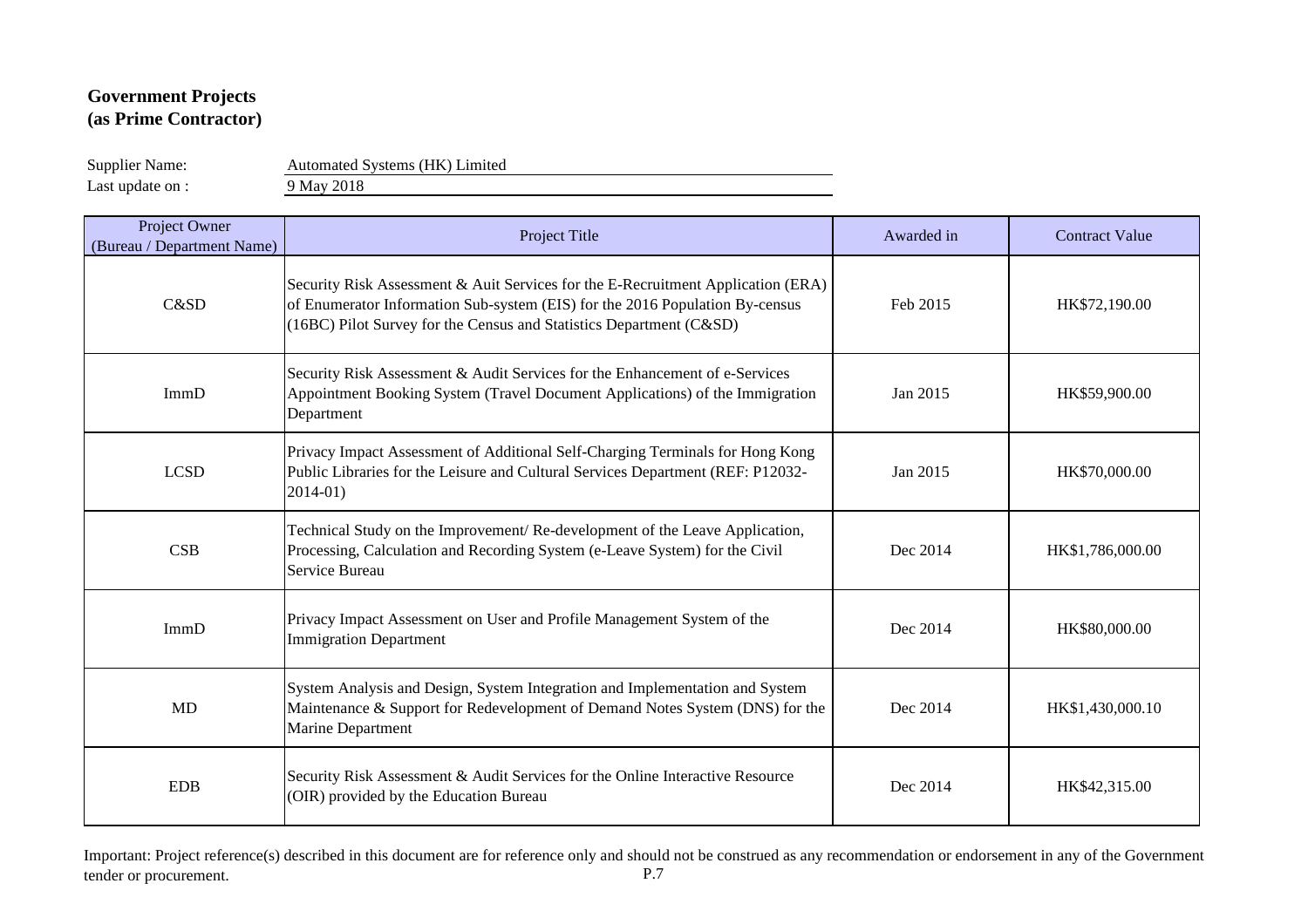Supplier Name: Automated Systems (HK) Limited

Last update on : 9 May 2018

| Project Owner<br>(Bureau / Department Name) | Project Title                                                                                                                                                                                                         | Awarded in | <b>Contract Value</b> |
|---------------------------------------------|-----------------------------------------------------------------------------------------------------------------------------------------------------------------------------------------------------------------------|------------|-----------------------|
| <b>OGCIO</b>                                | Security Risk Assessment & Audit Services for the GovHK Branded Systems and<br>Apps for the Office of the Government Chief Information Officer                                                                        | Dec 2014   | HK\$184,800.00        |
| <b>ISD</b>                                  | Security Risk Assessment & Audit Services for the Revamp of the Webcasting<br>System for the Information Services Department                                                                                          | Dec 2014   | HK\$47,500.00         |
| <b>HKPF</b>                                 | Office System Implementation Services of Windows 7 (WIN 7) for the Hong Kong<br>Police Force                                                                                                                          | Nov 2014   | HK\$1,430,000.10      |
| <b>BD</b>                                   | Combined System Development Services for the Revamp of the Building Condition<br>Information System of the Buildings Department                                                                                       | Nov 2014   | HK\$4,888,700.00      |
| DH                                          | Security Risk Assessment & Audit Services for Child Assessment Service<br>Information System (CASIS) and CAS eC-Knowledge Management Portal (eCK<br>Portal) of Child Assessment Service (CAS) of Department of Health | Oct 2014   | HK\$60,200.00         |
| <b>OGCIO</b>                                | Security Risk Assessment & Audit Services Of e-Card Hosting System and Online<br>Survey System for the Office of the Government Chief Information Officer                                                             | Oct 2014   | HK\$208,800.00        |
| LandsD                                      | System Analysis & Design, System Implementation and System Integration of the<br>Revamping of Slope Maintenance Information System (r-SMIS) for the Lands<br>Department                                               | Oct 2014   | HK\$4,869,000.00      |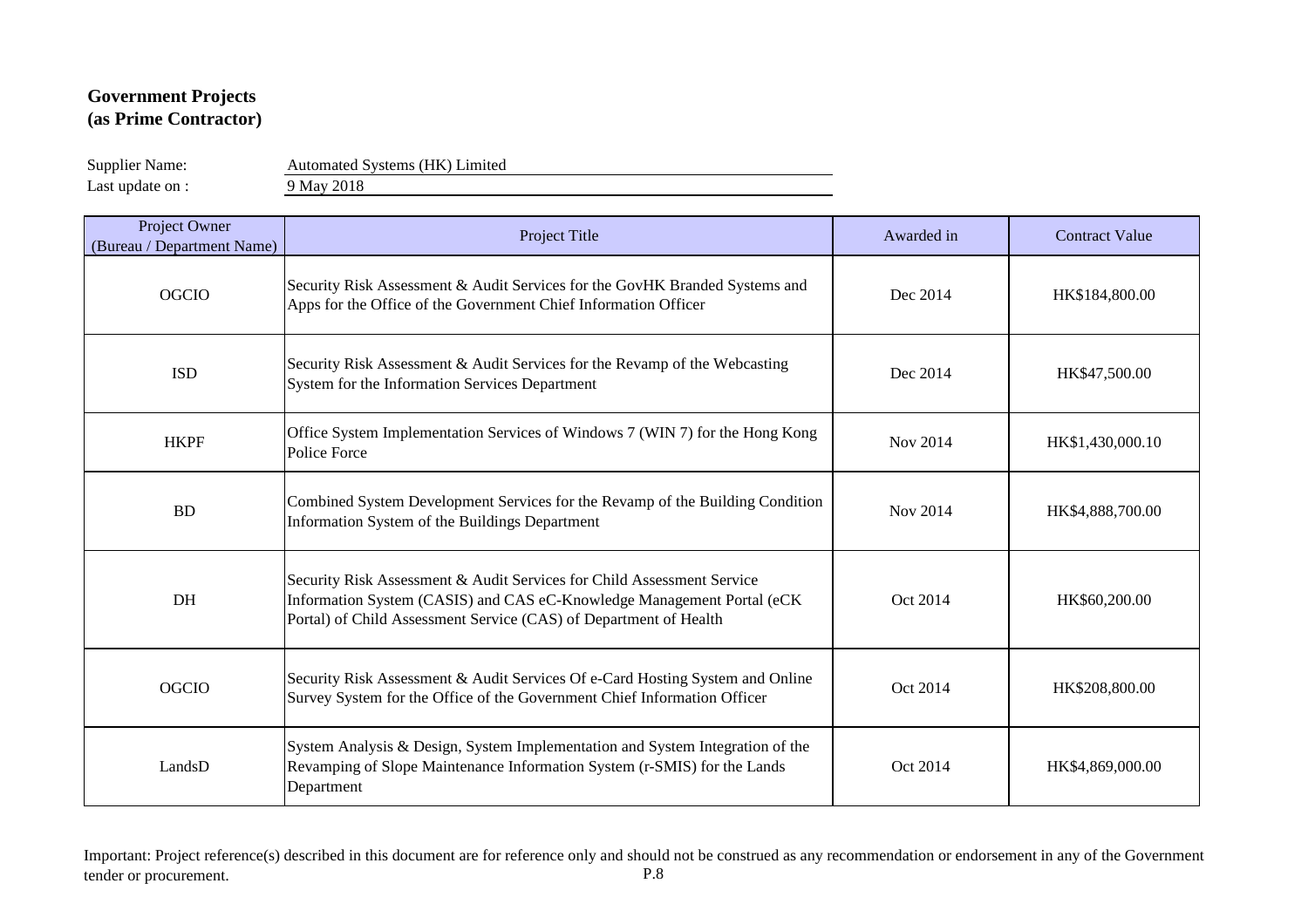Supplier Name: Automated Systems (HK) Limited

Last update on : 9 May 2018

| Project Owner<br>(Bureau / Department Name) | Project Title                                                                                                                                                                                                    | Awarded in | <b>Contract Value</b> |
|---------------------------------------------|------------------------------------------------------------------------------------------------------------------------------------------------------------------------------------------------------------------|------------|-----------------------|
| TD                                          | Combined System Development Services for the Upgrade of the Permit Application<br>System (PAS II) of the Transport Department                                                                                    | Oct 2014   | HK\$1,430,000.10      |
| <b>HAD</b>                                  | Security Risk Assessment & Audit Services for the Web Content Management<br>System and Website of District Councils for the Home Affairs Department (HAD)                                                        | Sep 2014   | HK\$48,880.00         |
| DH                                          | Security Risk Assessment & Audit Services for the Laboratory Information System<br>II and Electronic Laboratory Management System of the Public Health Laboratory<br>Services Branch of the Department of Health | Sep 2014   | HK\$50,200.00         |
| <b>HAD</b>                                  | System Testing and Quality Assurance for the Voting Validation and Counting<br>Automation System (VVCAS) for the Home Affairs Department                                                                         | Jul 2014   | HK\$528,400.00        |
| LandsD                                      | Security Risk Assessment & Audit Services for the Upgrading of E-mail Systems for<br><b>Lands Department</b>                                                                                                     | Jul 2014   | HK\$88,400.00         |
| <b>LCSD</b>                                 | Combined System Development Services of the Revamp of Leisure Link Self-<br>Service Kiosk System for the Leisure and Cultural Services Department                                                                | Jun 2014   | HK\$1,430,000.10      |
| HD                                          | Combined System Development Services for the Upgrade of Corporate Email<br>System for the Hong Kong Housing Authority (Tender Ref.: HAQ20140098)                                                                 | May 2014   | HK\$1,630,000.00      |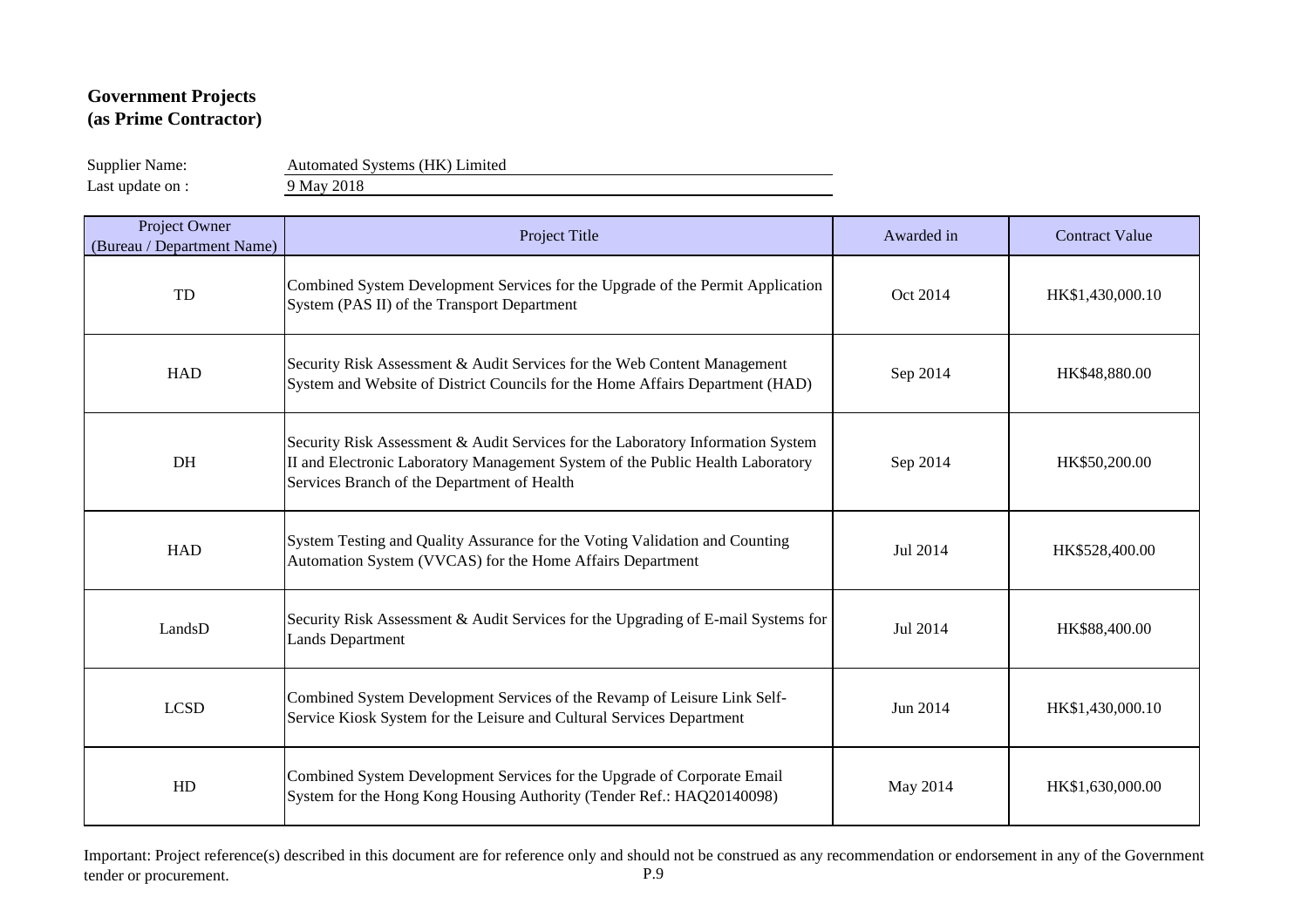Supplier Name: Automated Systems (HK) Limited

Last update on : 9 May 2018

| Project Owner<br>(Bureau / Department Name) | Project Title                                                                                                                                                                            | Awarded in | <b>Contract Value</b> |
|---------------------------------------------|------------------------------------------------------------------------------------------------------------------------------------------------------------------------------------------|------------|-----------------------|
| <b>HKO</b>                                  | Network Planning, Design and Implementation Services for Connectivity Gateways<br>Enhancement of Hong Kong Observatory                                                                   | Apr 2014   | HK\$3,041,700.00      |
| DoJ                                         | Network Planning, Design and Implementation Services for the New IT<br>Infrastructure in the former Central Government Offices for the Department of<br>Justice                          | Jan 2014   | HK\$1,430,001.00      |
| HyD                                         | System Update, Maintenance & Support Services for the Maintenance Accounting<br>and Information System of the Highways Department                                                        | Dec 2013   | HK\$6,563,120.00      |
| <b>GLAB</b>                                 | Departmental Information Technology Plan for the Government Laboratory                                                                                                                   | Dec 2013   | HK\$2,670,000.00      |
| <b>AFCD</b>                                 | Combined System Development Services for the Replacement of Endangered<br>Species Licensing and Enforcement System (ESLES) for the Agriculture, Fisheries<br>and Conservation Department | Nov 2013   | HK\$5,280,000.00      |
| <b>GLD</b>                                  | System Maintenance and Support for Government Logistics Department                                                                                                                       | Jul 2013   | HK\$1,370,160.00      |
| <b>EDB</b>                                  | Network Support Services for the OS Help Desk of Education Bureau                                                                                                                        | Jul 2013   | HK\$4,515,462.00      |
| CSB                                         | System Maintenance and Support for the Civil Service Bureau Human Resource<br>Management Information System (CSB HRMIS) for the Civil Service Bureau                                     | Jul 2013   | HK\$2,979,000.00      |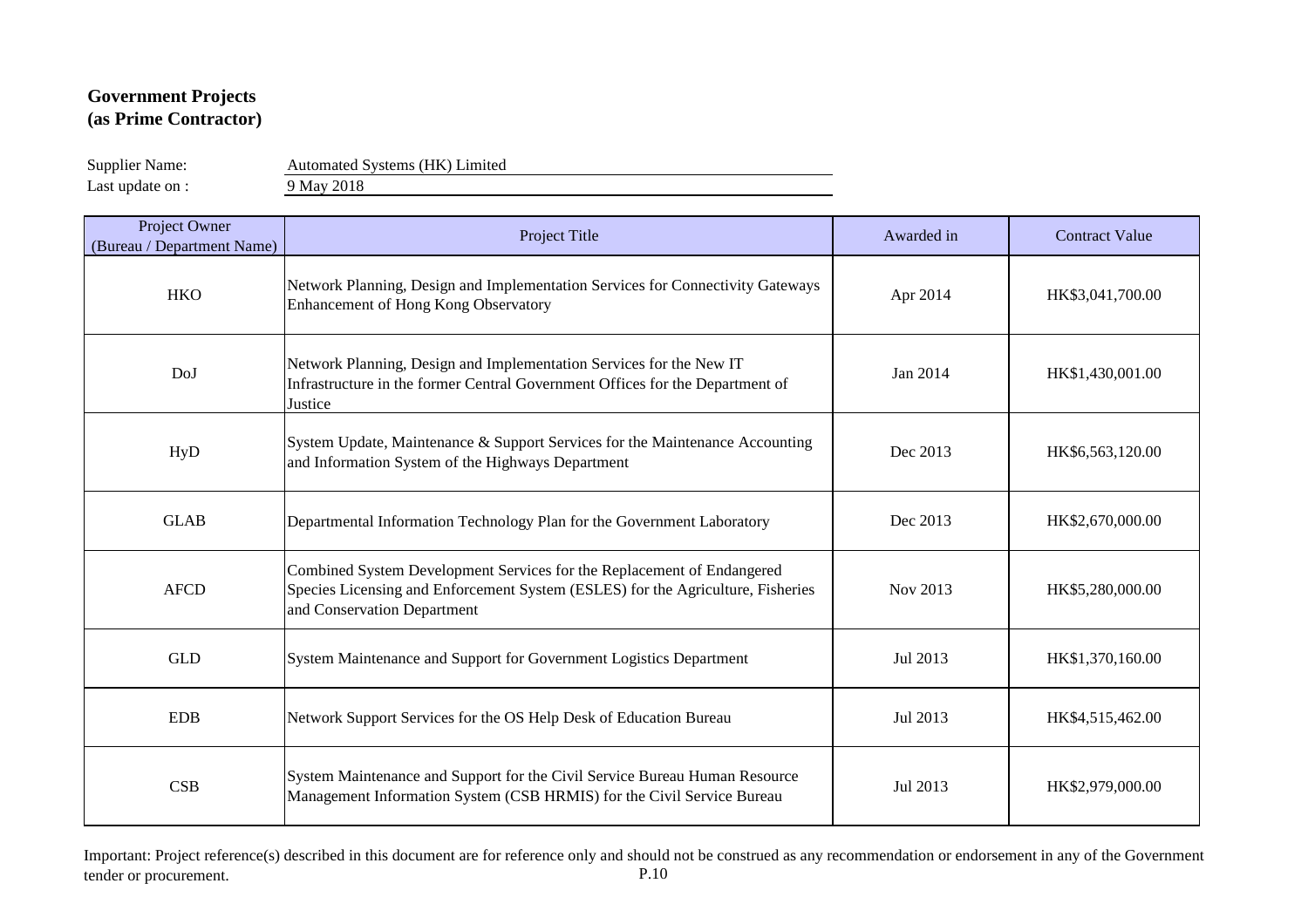Supplier Name: Automated Systems (HK) Limited

Last update on : 9 May 2018

| Project Owner<br>(Bureau / Department Name) | Project Title                                                                                                                                                                          | Awarded in | <b>Contract Value</b> |
|---------------------------------------------|----------------------------------------------------------------------------------------------------------------------------------------------------------------------------------------|------------|-----------------------|
| DH                                          | System Support and Maintenance Service for the Public Health Information System<br>(PHIS) Department of Health                                                                         | Jul 2013   | HK\$3,876,000.00      |
| <b>LCSD</b>                                 | Call Centre Helpdesk Services for the Leisure Link e-Services System for Leisure<br>and Cultural Services Department                                                                   | Jul 2013   | HK\$2,879,424.00      |
| <b>OGCIO</b>                                | System Analysis & Design, System Implementation & Integration and System<br>Maintenance & Support Services of Phase 2a of the Government Human Resources<br><b>Management Services</b> | Jul 2013   | HK\$8,599,268.00      |
| <b>OGCIO</b>                                | System Analysis & Design, System Implementation & Integration and System<br>Maintenance & Support Services of Phase 2b of the Government Human Resources<br><b>Management Services</b> | Jul 2013   | HK\$7,026,028.00      |
| <b>SWD</b>                                  | Combined Development Services for the Public Subscription Permit System (PSPS)<br>and Lotteries Fund Project Information System (LFPIS) for the Social Welfare<br>Department (SWD)     | Jul 2013   | HK\$5,444,236.00      |
| DoJ                                         | System Analysis & Design and System Implementation & Integration for the<br>Redevelopment of the Briefing Out System for Department of Justice                                         | Jul 2013   | HK\$7,950,820.00      |
| <b>SWD</b>                                  | Provision of Services for the Revamping and Maintenance of the Intranet of the<br>Social Welfare Department (SWD)                                                                      | Jul 2013   | HK\$4,035,410.00      |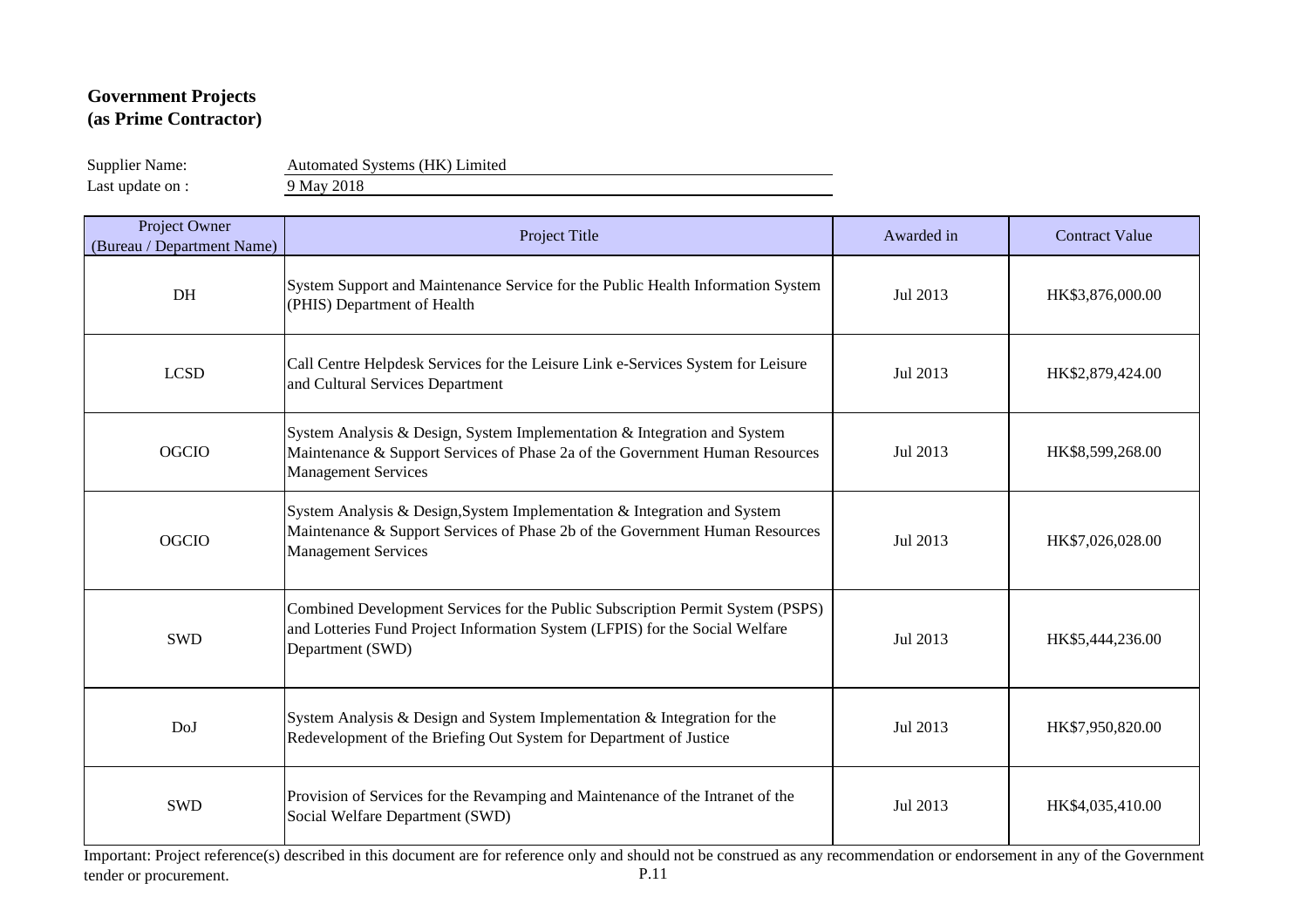Last update on : 9 May 2018

Supplier Name: Automated Systems (HK) Limited

| Project Owner<br>(Bureau / Department Name) | Project Title                                                                                                                                                                      | Awarded in | <b>Contract Value</b> |
|---------------------------------------------|------------------------------------------------------------------------------------------------------------------------------------------------------------------------------------|------------|-----------------------|
| <b>OGCIO</b>                                | System Redevelopment, Maintenance and Support Services for the Change of<br>Address (COA) Service on GovHK for the Office of the Government Chief<br><b>Information Officer</b>    | Jul 2013   | HK\$7,586,960.00      |
| <b>AFCD</b>                                 | Combined System Development Services for the Replacement of Farm Hygiene<br>System (FHS) for the Agriculture, Fisheries and Conservation Department                                | Jul 2013   | HK\$4,239,028.00      |
| LandsD                                      | Security Risk Assessment & Audit Services for the Lands Department                                                                                                                 | Jul 2013   | HK\$690,050.00        |
| <b>SFAA</b>                                 | Security Risk Assessment & Audit Services for E-Submission System on<br>Applications to Student Financial Assistance Schemes for the Student Financial<br><b>Assistance Agency</b> | Jul 2013   | HK\$236,900.00        |
| <b>LWB</b>                                  | Security Risk Assessment & Audit Services for Community Investment and<br>Inclusion Fund Project Management System (CIIF PMS) for Labour and Welfare<br><b>Bureau</b>              | Jul 2013   | HK\$155,664.00        |
| <b>GFS</b>                                  | System Analysis & Design and System Implementation and System Integration for<br>Integrated Application System (GFSIAS) of the Government Flying Service (GFS)                     | Apr 2013   | HK\$4,961,435.00      |
| <b>LAD</b>                                  | Office Systems and Network Support Services for the Legal Aid Department                                                                                                           | Mar 2013   | HK\$1,634,100.00      |
| <b>CEDD</b>                                 | System Maintenance and Support (2013) of the Laboratory Information<br>Management System for the Civil Engineering and Development Department                                      | Mar 2013   | HK\$2,464,872.00      |